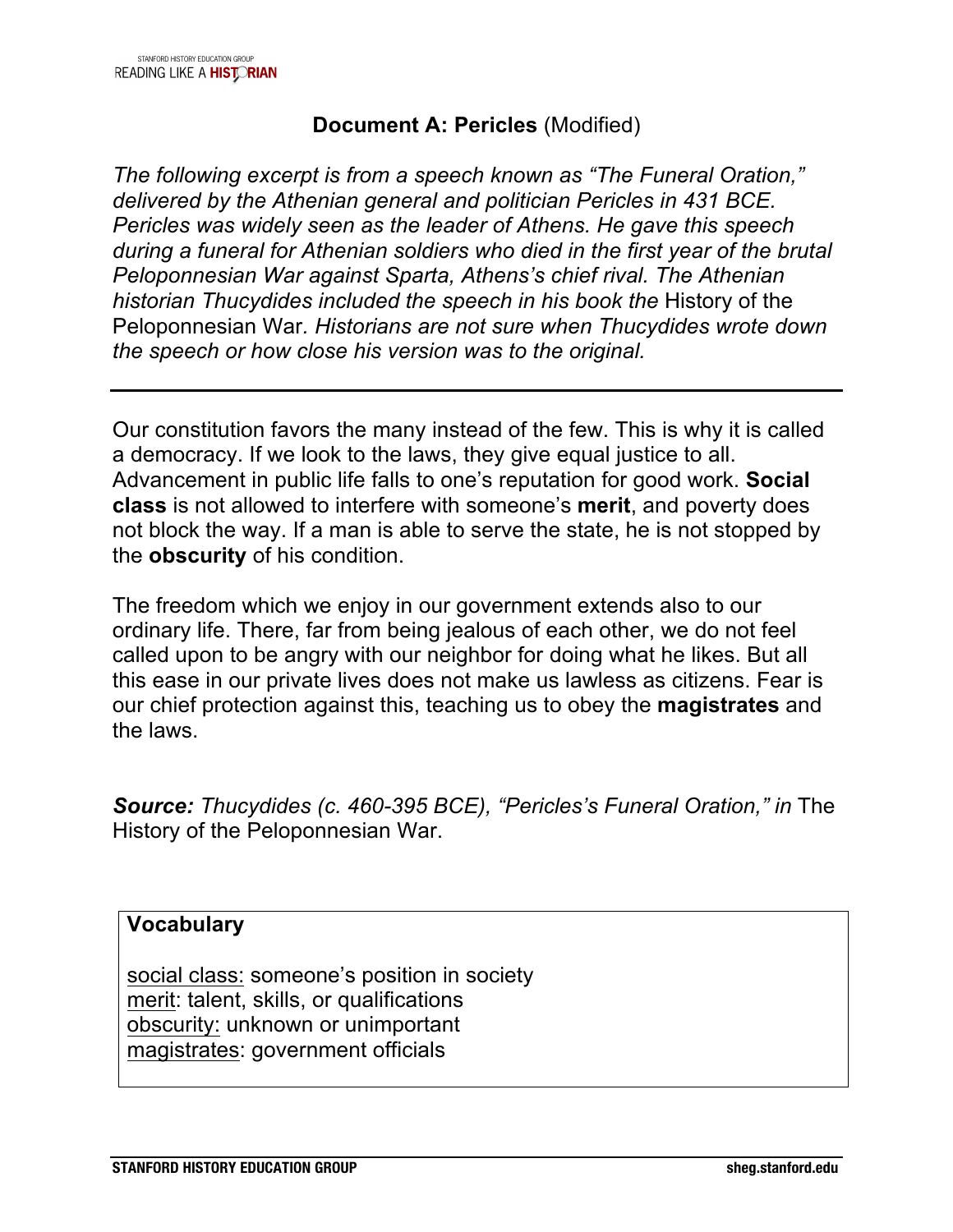## **Document B: The Athenian Constitution** (Modified)

*The following excerpt comes from "The Athenian Constitution," written by the Greek philosopher Aristotle between 330 and 322 BCE. Aristotle was the leading Greek philosopher of the time, and is credited with writing accounts of the constitutions of 170 different Greek states.*

At the time that we are speaking, the people have secured their control of the state and established the constitution which exists at the present day. The democracy has made itself master of everything and administers everything by its votes in the Assembly and by the law-courts.

The present state of the constitution is as follows. The **franchise** is open to all men who are of citizen birth by both parents. They are enrolled as citizens at the age of eighteen. On the occasion of their enrollment, the current citizens give their votes first on whether the new candidates appear to be of the age set by the law. If the candidates are not of the right age, they are dismissed back into the ranks of the boys. Secondly, the current citizens give their votes on whether the candidate is **free born**, and has two citizen parents as the laws require. If they decide that he is not a free man, he can appeal to the law-courts. If the court decides that he has no right to be enrolled as a citizen, he is sold by Athens as a slave. If he wins his case, he has the right to be enrolled as a citizen without further question.

All the **magistrates** that are responsible for the ordinary routine of administration are elected by **lot** in the Assembly. However, the Military Treasurer, the Commissioners of the Festival Fund, and the Superintendent of the Water Supply are elected by vote. All military officers are also elected by vote.

*Source: Aristotle, "The Athenian Constitution," 330-322 BCE.*

**Vocabulary** franchise: right to vote and participate in government free born: not born to a parent who is a slave magistrates: government officials lot: random lottery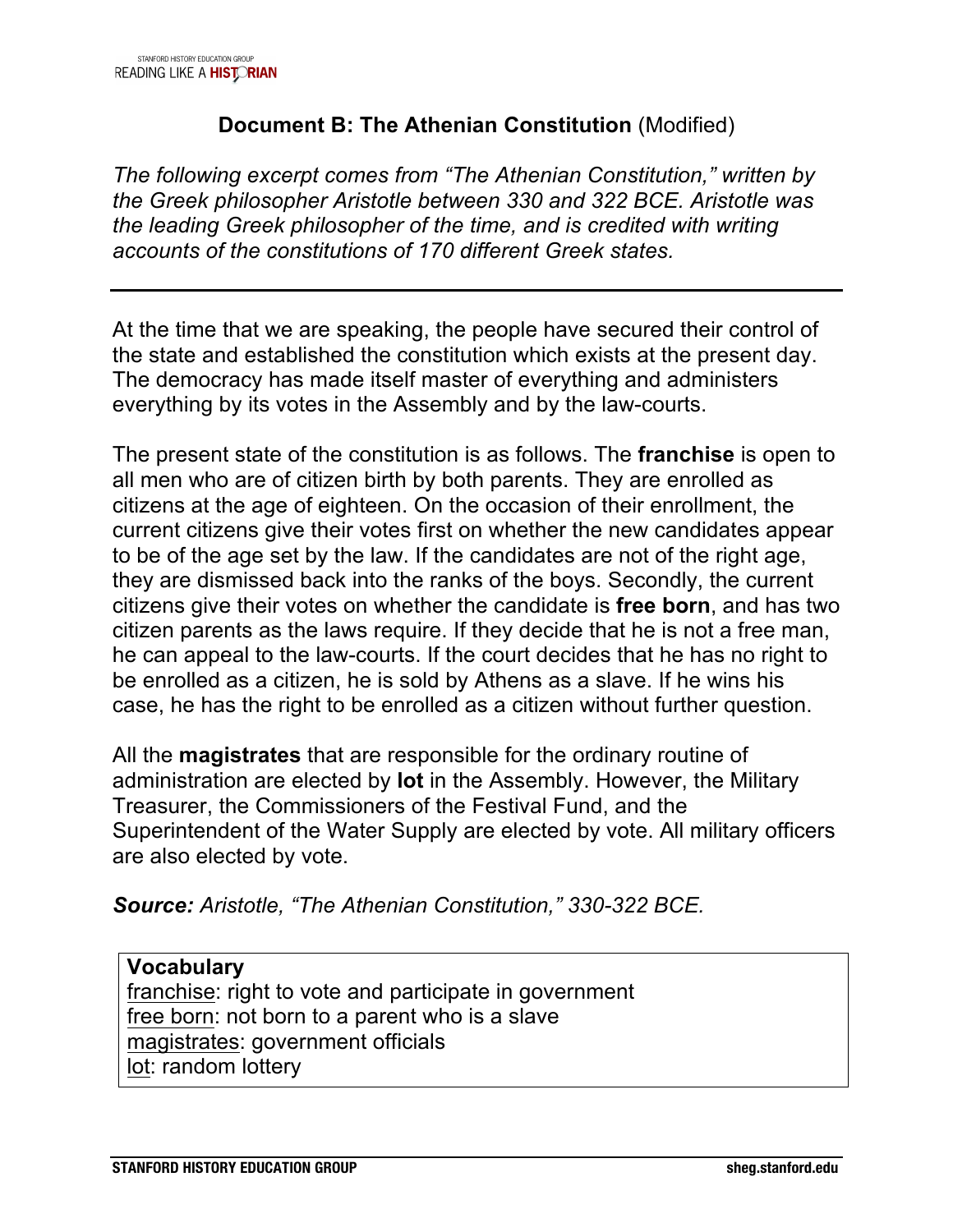## **Document C: The Athenian Population**

*The data below comes from the book* Wealthy Hellas*, written by Professor Josiah Ober in 2010. Ober is a professor of Classical Civilization and Political Science at Stanford University.*

| Population               | <b>Total Number</b> | Percentage of                                             | Ability to vote |
|--------------------------|---------------------|-----------------------------------------------------------|-----------------|
| Group                    | of people           | the population                                            |                 |
| <b>Citizen men</b>       | 29,900              | 12%                                                       | Yes             |
| Citizen women            | 29,900              | 12%                                                       | <b>No</b>       |
| <b>Children of</b>       | 74,750              | 31%                                                       | <b>No</b>       |
| citizens                 |                     |                                                           |                 |
| <b>Metics</b>            | 25,775              | 11%                                                       | No.             |
| <b>Slaves</b>            | 80,000              | 34%                                                       | <b>No</b>       |
| <b>Total Population:</b> | 240,325             | Percentage of Total<br>Population Able to<br>12%<br>Vote: |                 |

**\****Metics were foreigners or Greeks from other city-states that settled in Athens, normally for purposes of trade. They became a key part of the citystate's economy, industry, and education system.* 

*Source: Josiah Ober,* The Rise and Fall of Classical Greece*, 2016.*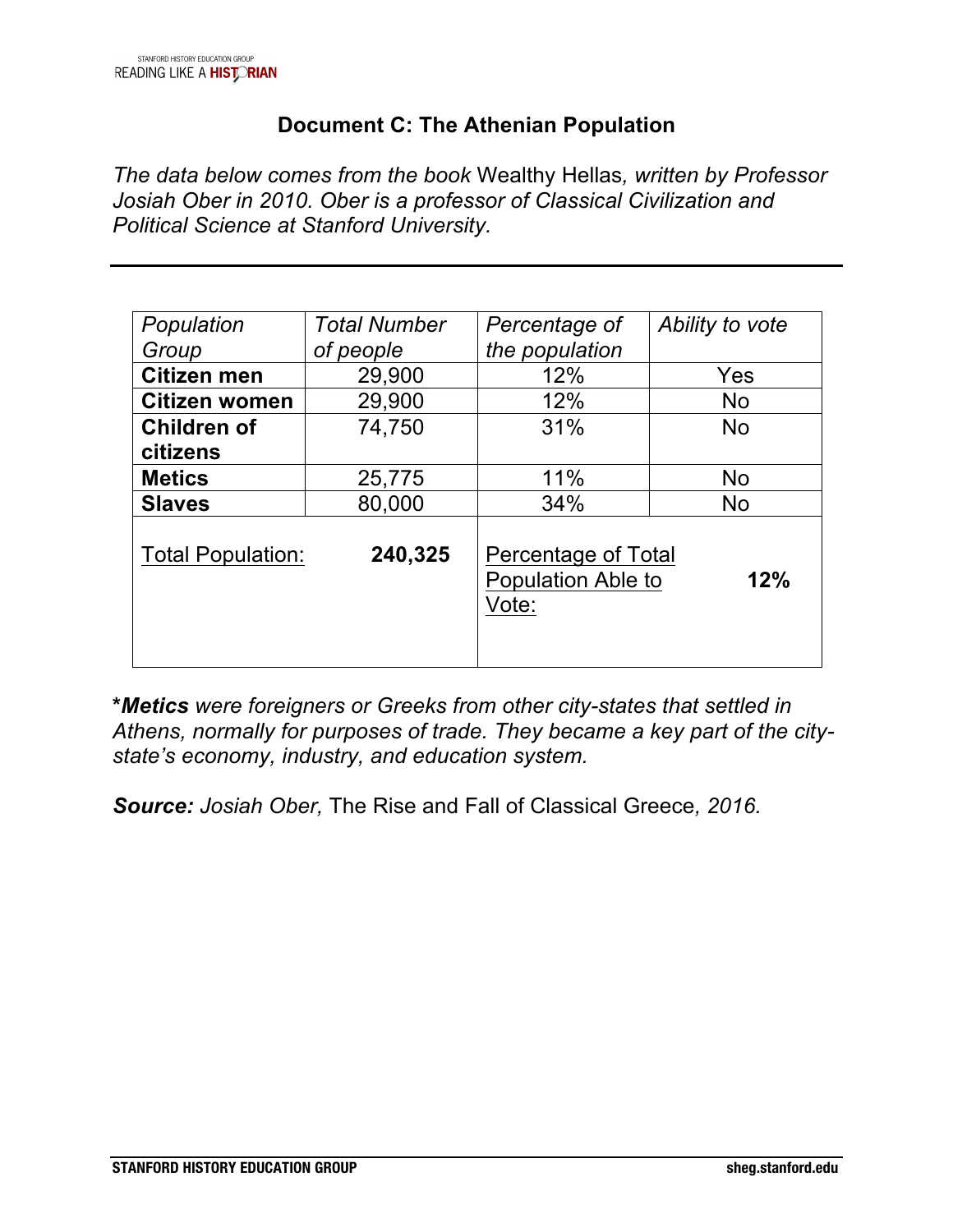## **Document D: Professor Hansen**

*Mogens Herman Hansen was a professor of philology and classics at the University of Copenhagen before retiring in 2010. He is considered a leading expert in the world on the subject of Athenian democracy. The following is an excerpt from an article he wrote in 1989.* 

The objections regularly raised against Athenian democracy are twofold: first, democracy is the rule of the whole of the people, excluding minors and maniacs only. *Demokratia* was rule by male citizens only, excluding women, free foreigners (metics) and slaves. Thus, by our standards it was **oligarchy**, not democracy. Second, rule was exercised directly by the people, whereas democracy today means government by representatives of the people. Popular assemblies belong to the past, and direct democracy has been made impossible by the size of modern nations. Athenian *demokratia* is criticized for being both more democratic and less democratic than democracy. It is more democratic by being government by the people instead of government by those elected by the people. It is less democratic by narrowing down the concept of *demos* to mean the adult male citizens in assembly.

### *Source: Mogens Herman Hansen, "Was Athens a Democracy?", 1989.*

#### **Vocabulary**

demokratia: the Greek word for democracy oligarchy: a form of government in which a small group of people have power and control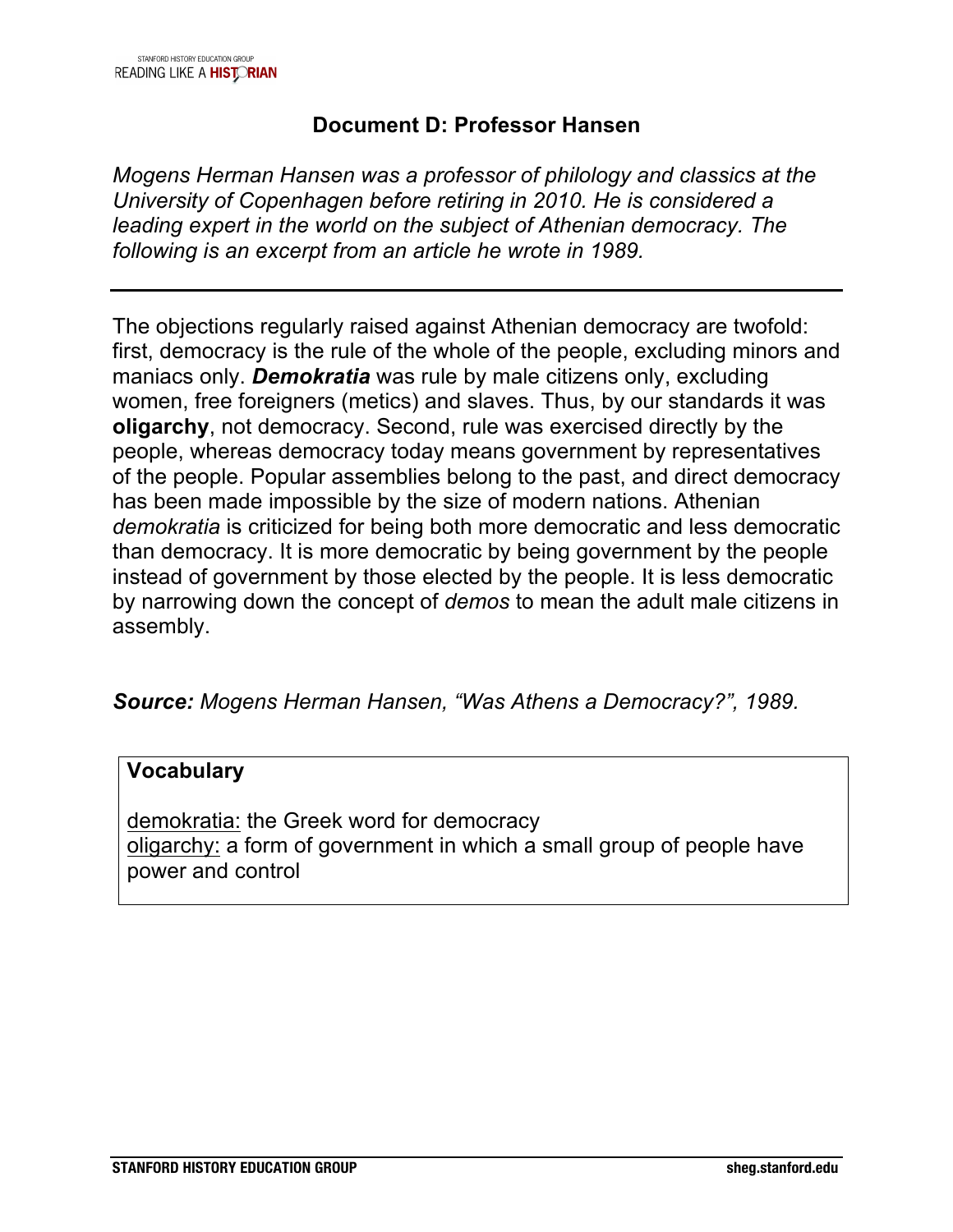## **Document E: Professor Camp**

*Professor John Camp directs excavations of the Athenian Agora, which was a gathering place in ancient Athens. He is also a professor of Classics at Randolph-Macon College. This is an excerpt from an opinion article he wrote in the* New York Times *in 2003.*

Once a year the Athenians would meet and vote on a simple question: Is anyone . . . becoming a threat to the democracy? If a simple majority voted yes, then they dispersed and reassembled two months later. They brought with them their ostracon (a fragment of pottery), on which they had scratched the name of the person they thought represented a threat. The man with the most votes lost. He was exiled for 10 years, and this was thought to calm any anti-democratic leanings he might have.

In other words, the Athenians not only voted people into office, but they had a regular procedure for voting one person per year out of office. It was an option which could be exercised but did not have to be. The exile did not involve **confiscation** or any other **punitive** measures; it was designed only to remove an individual from the political arena. . . .

The Athenians were better than we are at enforcing accountability in their public officials. . . . Almost every prominent statesman of Athens in the early 5th century BC took one of these 10-year vacations, courtesy of the Athenian people. . . .

There may be pitfalls. . . . One batch of 190 ostraca found in Athens, all with the name of Themistocles . . . turned out to be all written by only 13 individuals. . . . The other danger is that if a leading statesman is powerful enough and has the votes, ostracism is a great way to eliminate a weaker but annoying rival. . . .

In 417 BC, when the outcome was uncertain, the two top dogs . . . ganged up on Hyperbolos, a **hapless** number three. This was such an obvious misuse of the system that the Athenians never used it again.

*Source: John Camp, "Ostracized in Athens: Ancient Greeks Knew How to Dump Bad Pols."* The New York Times*, July 24, 2003.*

#### **Vocabulary**

confiscation: taking property with authority punitive: disciplinary hapless: unlucky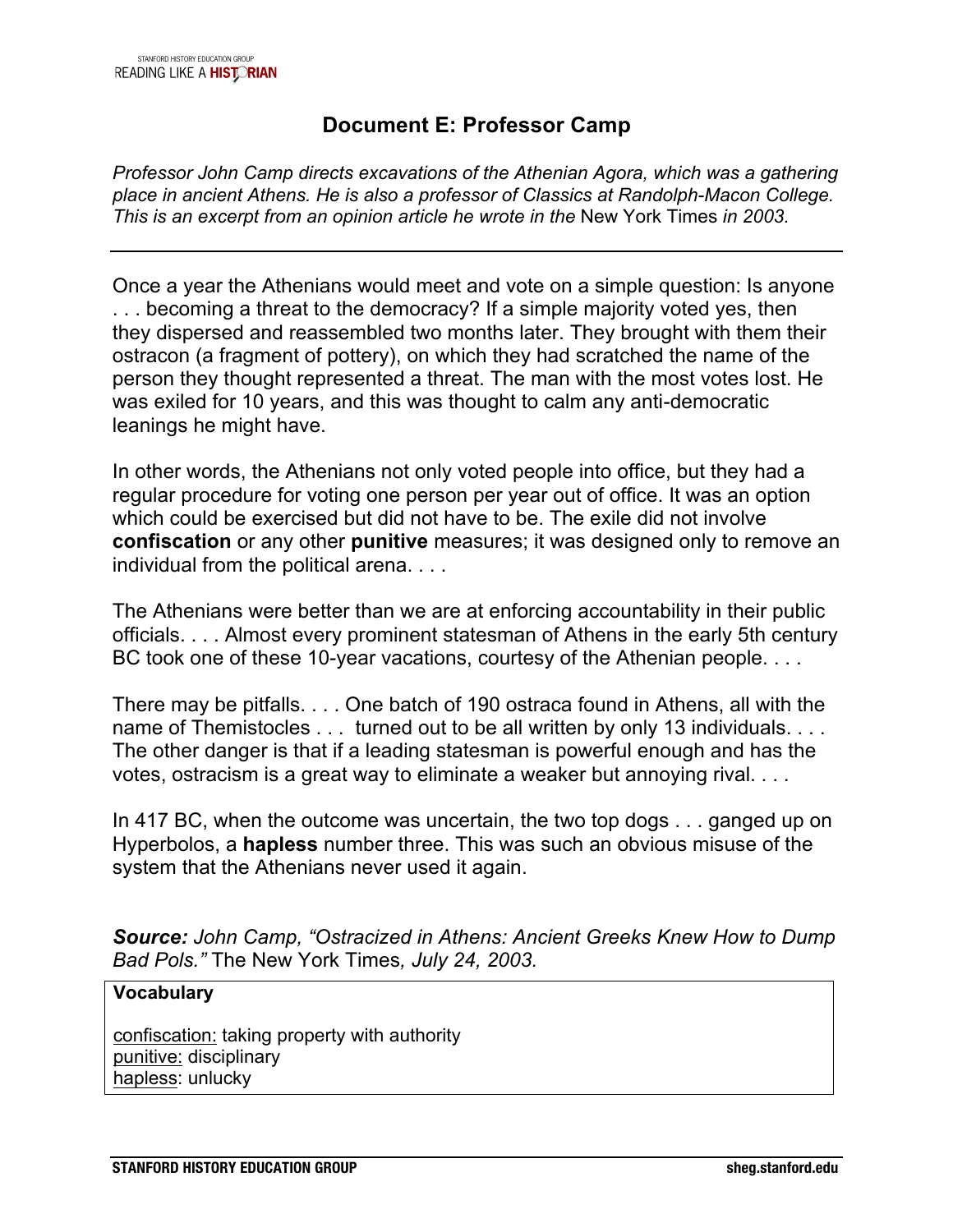#### **Guiding Questions**

#### **Document A: Pericles**

- 1. Who was Pericles? Why did he give this speech?
- 2. Based on what you know about Pericles and how this speech was recorded, what are the strengths and weaknesses of this document as a source about Athens's political system?
- 3. According to Pericles, what were the characteristics of Athenian democracy?

#### **Document B: Athenian Constitution**

- 1. What kind of document is this? What was its purpose?
- 2. According to the Athenian Constitution, who had the right to vote in Athens?
- 3. How did someone become "enrolled" as a citizen in Athens? Explain.

#### **Document C: Athenian Population**

- 1. What percentage of Athens's total population was able to vote?
- 2. Which groups of Athenians were able to vote? Which groups were not able to vote?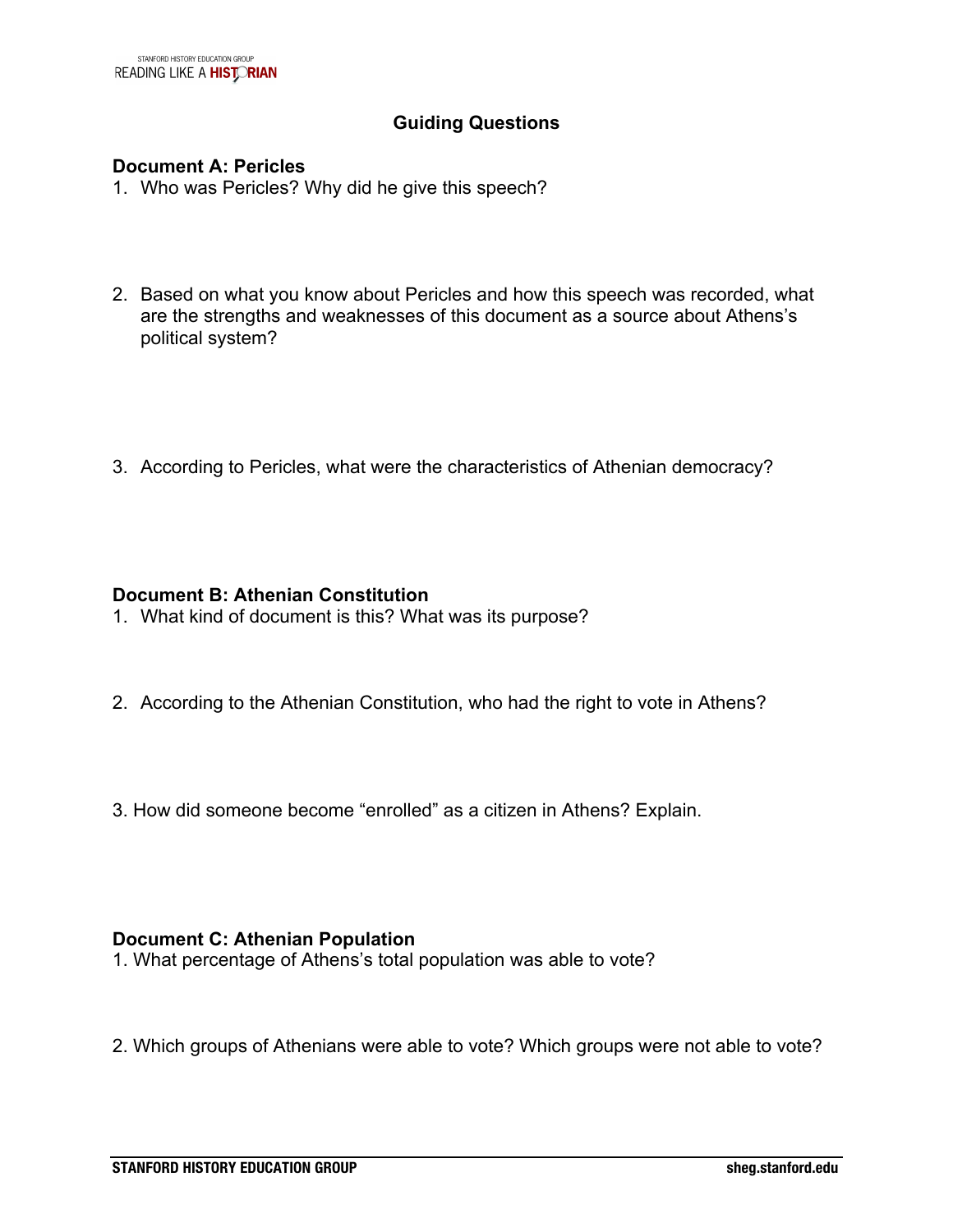#### **Document D: Professor Hansen**

1. Who is Hansen? What are the strengths and weaknesses of this document as a source about Athens's political system?

2. According to Hansen, how was Athens's political system **more** democratic than democracies we think of today? How was it **less** democratic?

#### **Document E: Professor Camp**

1. Who is Camp? What are the strengths and weaknesses of this document as a source about Athens's political system?

2. What was ostracism in ancient Athens? What was its purpose?

3. Did ostracism make Athens more or less democratic? Use evidence from the document to support your answer.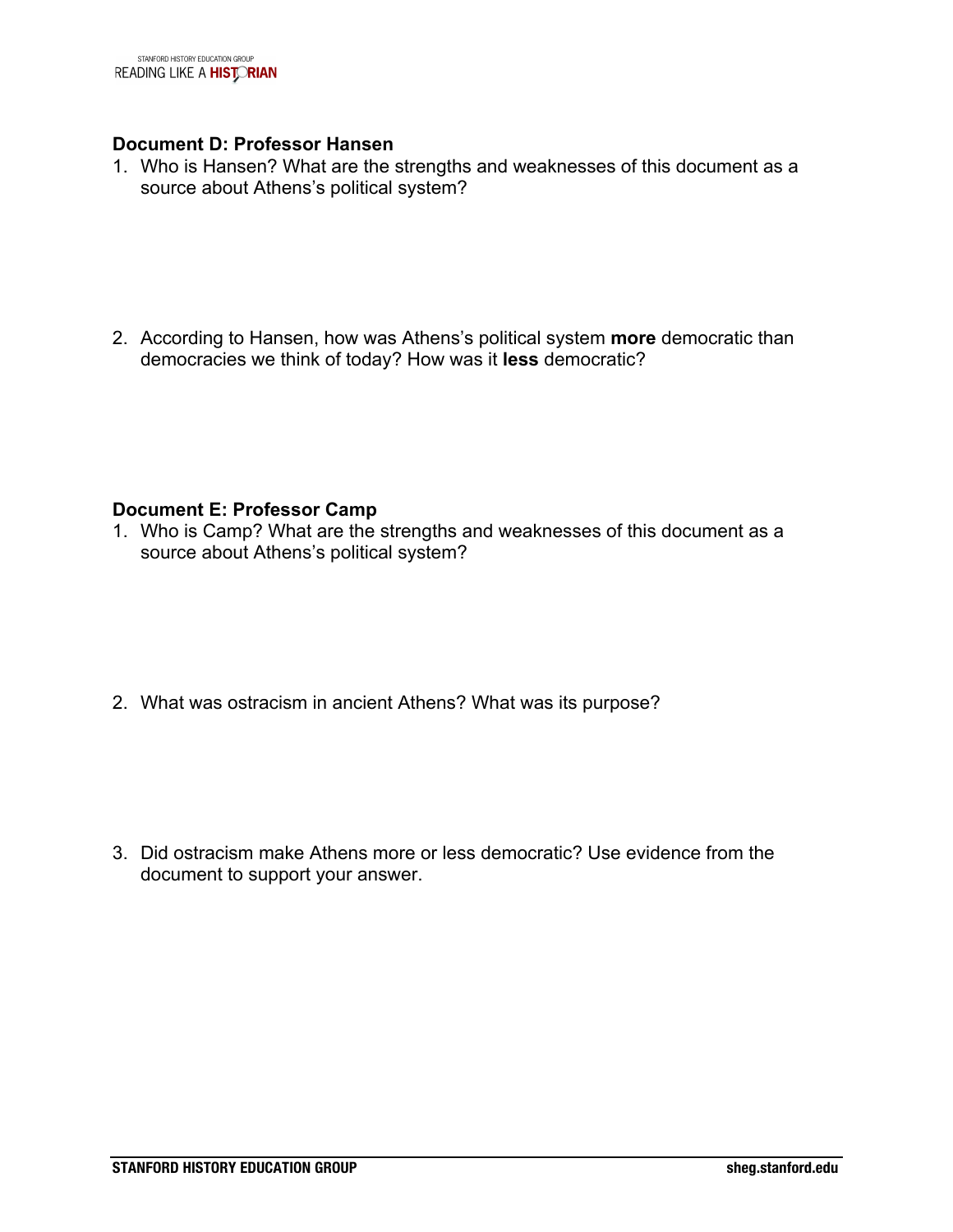# Structured Academic Controversy: Athenian Democracy

**During today's class, you will work in teams to discuss whether or not ancient Athens was truly democratic. Your goals for today should include looking at all the issues, seeing both sides, and finding common ground.** 

SAC QUESTION: Was ancient Athens truly democratic?

**Team A will argue:** YES, ancient Athens was truly democratic. **Team B will argue:** NO, ancient Athens was NOT truly democratic.

## **PROCEDURE**

- **30 minutes** With your teammate, read the documents in the Athenian Democracy document set. Find four pieces of evidence that support your side
- **10 minutes** Team A presents. BOTH PARTNERS MUST PRESENT! Team B writes down Team A's arguments and then repeats them back to Team A.
- **10 minutes** Team B presents. BOTH PARTNERS MUST PRESENT! Team A writes down arguments of Team B and then repeats them back to Team B.
- **10 minutes** Everyone **CAN ABANDON** their positions. Groups of 4 attempt to develop a consensus.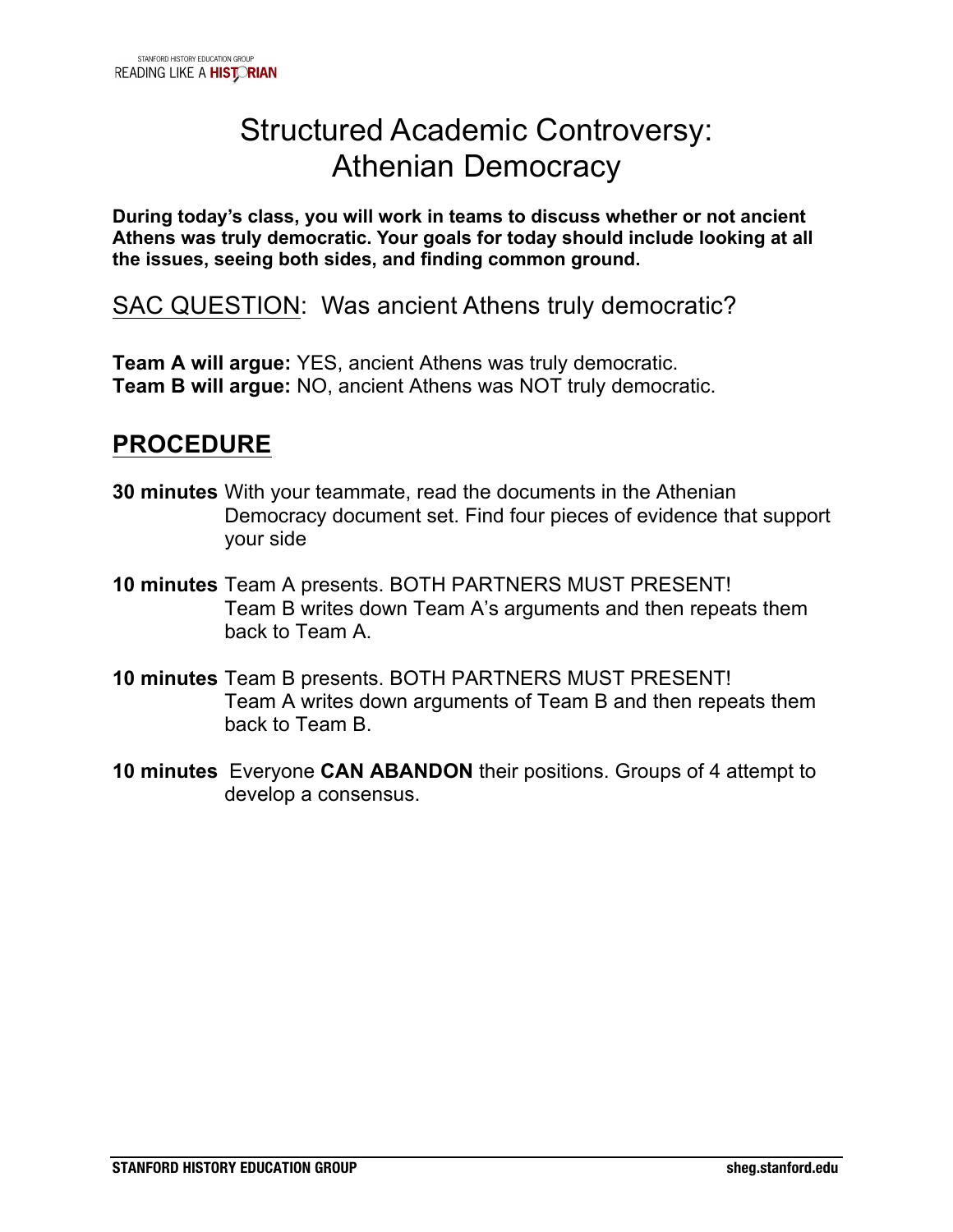## **ORGANIZING THE EVIDENCE**

*Use this space to write your main points and the main points made by the other side.*

**Ancient Athens was truly democratic:** List the 4 main points/evidence that support this side.

1) From Document \_\_\_\_\_:

- 2) From Document :
- 3) From Document \_\_\_\_\_:
- 4) From Document :

**Ancient Athens was NOT truly democratic:** List the 4 main points/evidence that support this side.

- 1) From Document \_\_\_\_\_:
- 2) From Document \_\_\_\_\_:
- 3) From Document \_\_\_\_\_:
- 4) From Document \_\_\_\_\_: